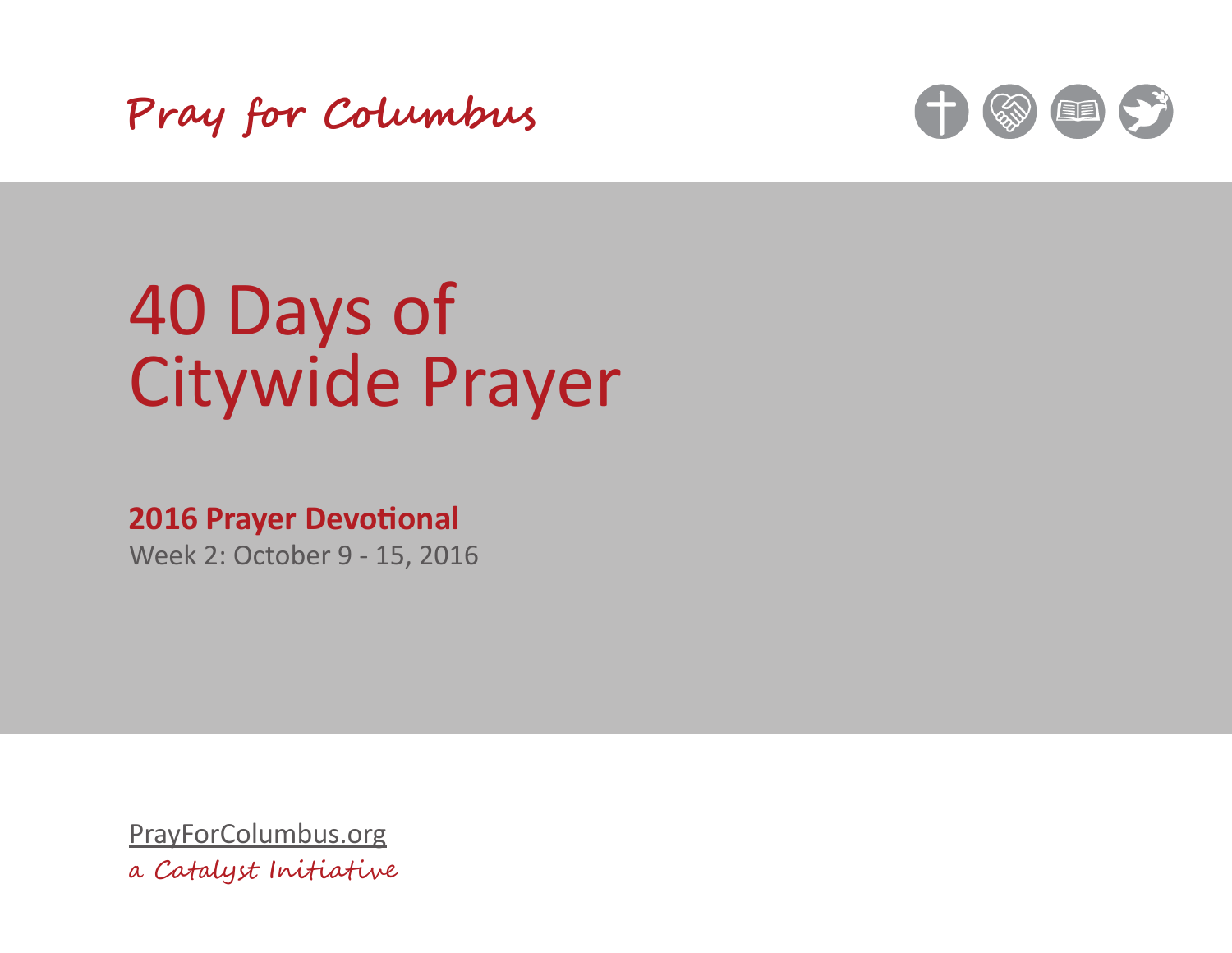

**40 DAYS OF CITYWIDE PRAYER**

#### a Catalyst Initiative

*"For I am not ashamed of the gospel, because it is the power of God that brings salvation to everyone who believes: first to the Jew, then to the Gentile."*

Romans 1:16, NIV

What is power? Many believe that it is the ability to influence and persuade; to wield the physical force to overtake and overcome; to have the means to achieve objectives no matter what the cost. In the first century, Rome epitomized power—political, military, social, intellectual—power. The Apostle Paul understood this, but he recognized that real power is the power of transformation. He understood that the Gospel is the power of God for salvation. Salvation is not only the assurance of resurrection after you die. Salvation according to the Bible is being rescued from the power of sin in order to become the image bearers of God that he created us to be. It is the reclamation of our lives and ultimately the reclamation of the world. This is real power. Imagine if individuals, communities, and world leaders lived according to the nature and character of God? This is the vision of the future that is described by Isaiah and other prophets. The Great News is that we can begin this way of life today as more people embrace Jesus and live the resurrection life in Him! This is why Paul was not ashamed of the Gospel and dedicated his life to sharing the message. We should never view the Gospel as a religious message—it is the message that will change the world.

Paul goes on to say that the Gospel is the power of God for salvation for everyone—to the Jew first and also the Greek. Certainly the message of Jesus is for the Jewish people: he is the prophesied Messiah of Israel, who lived his life in and among the Jewish people and whose message was proclaimed by Jewish Apostles. What was astounding is that this message is also the power of transformation for the Greeks—people of power. May we never be ashamed or intimidated to share the Gospel. This is the paradox of power! What the powers of this world may view as foolishness is the true power of change! May our top priority be proclaiming the message of Messiah crucified and resurrected to the weakest and the most powerful of people. Everyone needs deliverance! May we speak into this world with the proclamation of the Gospel: the power of God for the salvation of the world.

*Father we pray for the courage to stand firm and to look for every opportunity to share the Gospel of Jesus the Messiah. We pray for the salvation of the poor as well as the wealthy; the disenfranchised as well as the privileged. We pray for the Jewish people and all peoples. We pray for those in powerful positions. Amen.*

## **Prayer Focus: salvation**



**Prayer Region: northeast**

**• Pray for the lost to receive the precious gift of salvation**

## **• Pray for a church partner for Berwick Alternative K-8**

**• Pray for the faith partnerships with Alpine Elementary, Avondale Elementary and Cedarwood Alt. Elementary**

## **Featured Contributor:**

*Howard Silverman* is the Messianic Rabbi at Beth Messiah Congregation in Columbus Ohio where he has served for 25 years. Beth Messiah is a congregation of Jews and Gentiles who embrace Jesus the Messiah and demonstrate messianic community in a Jewish cultural context.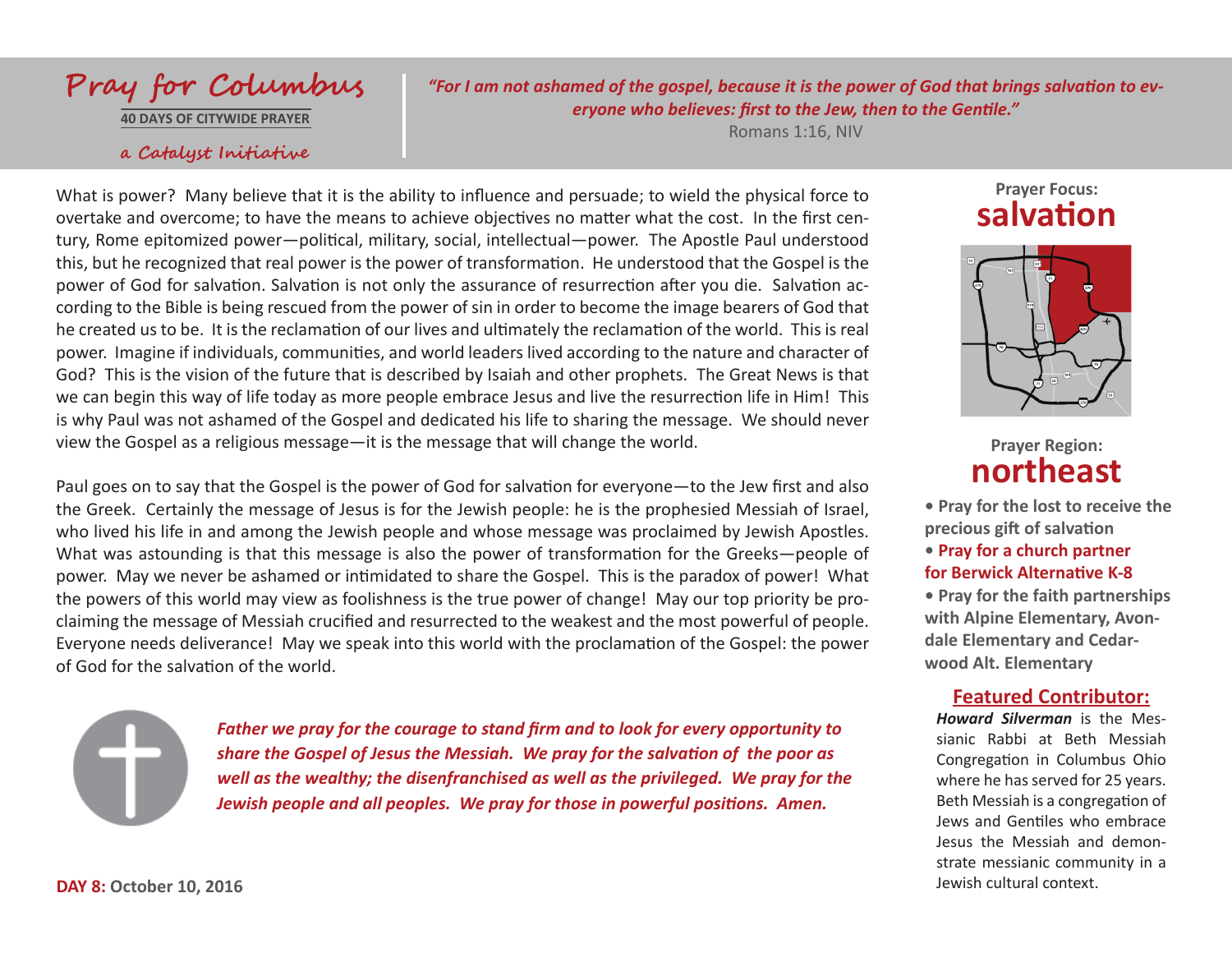# Pray for Columbus

**40 DAYS OF CITYWIDE PRAYER**

### a Catalyst Initiative

*"My children, let us not love merely in theory or in words—let us love in sincerity and in practice!"*

I John 3:18, J.B. Phillips NT

The Merriam-Webster dictionary includes in its definition of community: a group of people who live in the same area; a group of people who have the same interests, religion, race, etc.; a group of nations; 1: a unified body of individuals; 2: society at large; 3: joint ownership or participation.

Community has always been in God's heart and mind. After all, He makes it clear in His Word that He is One God, manifested and expressed as Father, Son and Holy Spirit. The world began from the activity of the community of Father, Son and Holy Spirit. God has chosen to get His work done in this world through the community of believers in Christ.

How important is this concept of community? Community provides the ground for transformation. We cannot become the people God wants us to be outside of our participation in community. It is in community with each other that our flaws, sins and weakness are brought to light as well as the identification and expression of our strengths and gifts for the benefit of others.

It is easy to love others when it is reciprocated. Can we love our enemies and those who despitefully use us? A transformed heart will! Community moves us forward and we, as individuals, cannot move forward without it. The language of community can be summed up as "…Honor one another above yourselves." (Romans 12:10b, NIV)

In our current times, we see the uproar, anger, fear and confrontational/combative attitudes in our various communities at large. God has already provided the solutions to these problems by creating a community of believers who would not think in terms of me, my and mine, but would truly see, through our faith, that it is us, ours and theirs. Living our life in community with our sisters/brothers in Christ will impart the fullest expression of Christ to those around us and connected to us, making the Gospel a lived reality that others can grasp, take hold of and join in as we become agents of change by involving ourselves in providing solutions to the diverse issues our culture faces. Finally, there is no community without family. God's foundational unit of design for the Kingdom is the family. Godly families produce Godly communities.



*Father, thank You for the love You have toward our communities. Forgive us for failing to see our community from Your perspective and effectively engaging Your redemptive plan for them. Open our eyes and heart to love and value them, embracing Your plan to transform them. We release Your love and grace to our communities, anticipating the manifestation of Your glory among them. In Jesus' Name, Amen.*

## **Prayer Focus: community**



**Prayer Region: northeast**

**• Pray for Church partners for: Columbus Scioto 6-12, Dominion Middle School, East High School and Eastmoor Academy High School** 

## **Featured Contributor:**

*Carolyn A. Quinichett, M.A.*, served the community as a Columbus Police Officer for over thirty four years. She is a member of Rhema Christian Center and was licensed for ministry by Dr. LaFayette Scales. She leads the RCC Prayer Life Ministry. She serves on the Board of Directors for Hannah Ministries, Inc. and leads the Intercessory Prayer Team during overseas missions. Her son, daughter-in-law and their two children reside in Atlanta, GA.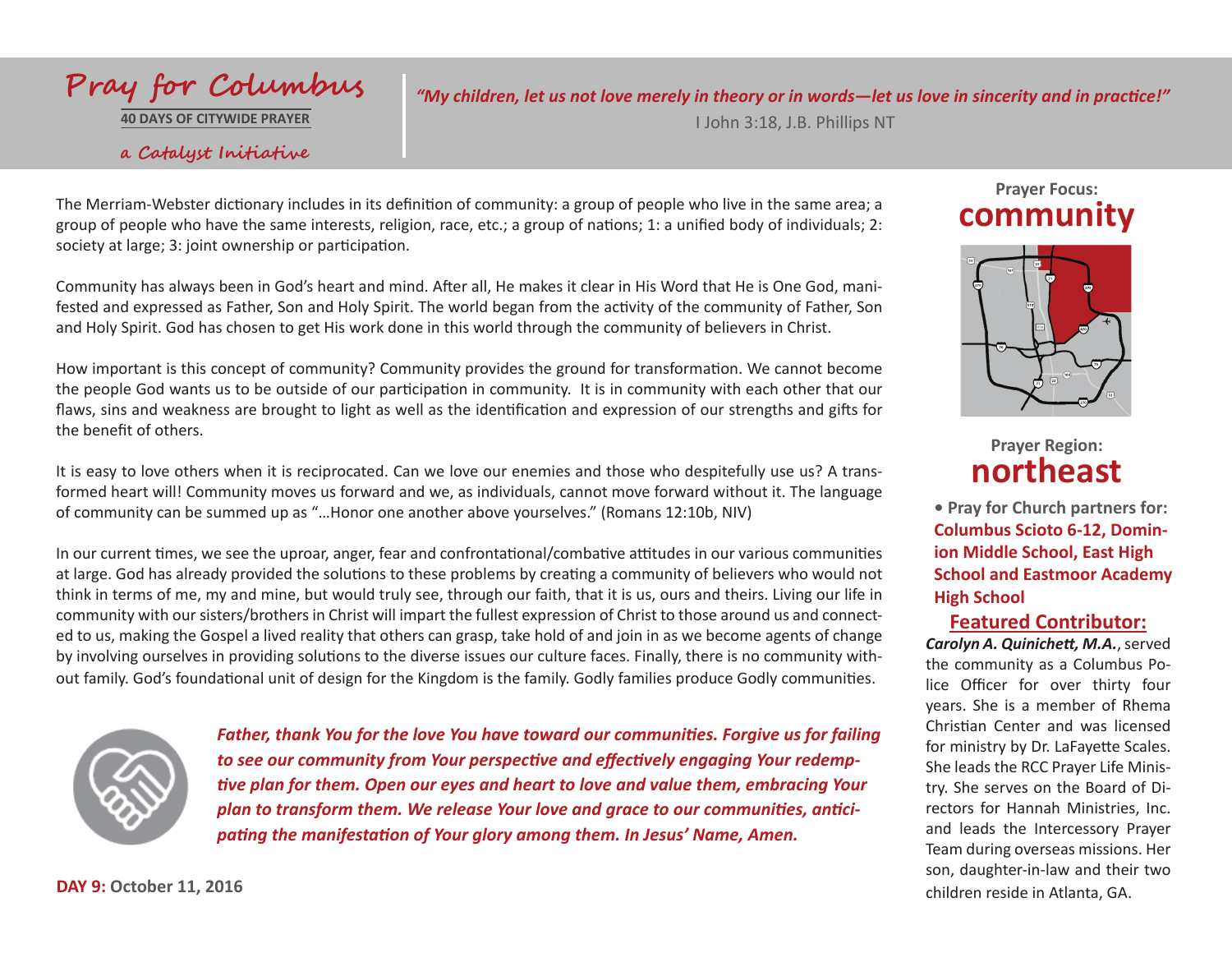

**40 DAYS OF CITYWIDE PRAYER**

#### a Catalyst Initiative

#### **Identity is everything …**

One of the greatest gifts we're given next to Salvation is identity.

The definition of identity is the fact of being who or what a person or thing is. And my prayer is that you realize you are a child of the Most High God when you decide to make Jesus Christ Lord of your life.

 So many people struggle with this certainty, that God loves you for you are. He loves you for who you are, not what you do. And because of this lack of identity, many people look to other things to find their identity in. They look to careers, addictions, money, popularity, even other people to find what only God can provide.

 Even with this struggle, there's a great passage of Scripture that shows us the mindset of God and how much He loves us. It's found in Romans 5:8. The Bible says, "But God demonstrates His own love toward us, in that while we were still sinners, Christ died for us."

What a beautiful truth. Our identity is found in Jesus Christ. In fact, we read in the Bible about how Jesus walked up one day and John the Baptist saw Him. Jesus then asked John to baptize Him. After this exchange of John baptizing Jesus, we see a powerful exchange take place between Father and Son. This exchange can be found in Matthew 3:17 where we see God speak. The Bible says, "And suddenly a voice came from heaven, saying, 'This is My beloved Son, in whom I am well pleased.'"

#### **Why is this so important?**

It's important because at this point of Jesus' life, Jesus hadn't performed any miracles yet. He hadn't walked on water. He hadn't opened any blind eyes or made anyone lame walk. He hadn't even fed the 10,000 plus men, women and children that we've read about. Jesus hadn't done anything of significance, yet God validates the identity of Jesus and who He was. He was God's Son. And the Father, God, was pleased with His Son.

That is how God views you when you accept the free gift of Salvation only found in His Son Jesus. He views you as a son or a daughter that He is passionately in love with. Now, I'm not saying that our working for good and trying to be like Jesus isn't important. But I'm saying that in all of the doing, and going, and working, that God's love isn't based on that. His love for us is based on the finished work of Jesus Christ through His death, burial and resurrection. Jesus is the only way to a relationship with God. Jesus Christ is the only way to recognizing and establishing your true identity.

*Father, I pray for the revelation of identity with Your people. I pray that we can connect with You on a deeper level, more than ever before. That You grant us the wisdom to see the beauty of Your love for us. I pray for understanding. An understanding that You love us for who we are and not what we do. Thank you for showing us this great love by sending Your One and only Son Jesus. We thank you for what You have done. We thank You for what You are doing. And we thank You for the great things You are going to do in us and in this city. Amen and Amen.*

## **Prayer Focus: discipleship**

*" And a voice from heaven said, "This is my Son, whom I love; with him I am well pleased."*  Matthew 3:17, NIV *"But God demonstrates his own love for us in this: While we were still sinners, Christ died for us"* Romans 5:8, NIV



**Prayer Region: northeast**

**• Pray for a church partner for Huy/AG Elementary and Innis Elementary Schools.**

**• Pray for intentional discipleship relationships with every new believer.**

## **Featured Contributor:**

*Dax Welsheimer* is the pastor at 104.9 and 89.3 the River. As the River Pastor, he's focused on two things: being a pastor to the pastor-less and connecting those without a home church to one that's life-giving. He's also engaged in working with senior/lead pastors to help support the ministry and call that God's placed on their life. He resides in Westerville with his wife and two children.

**DAY 10: October 12, 2016**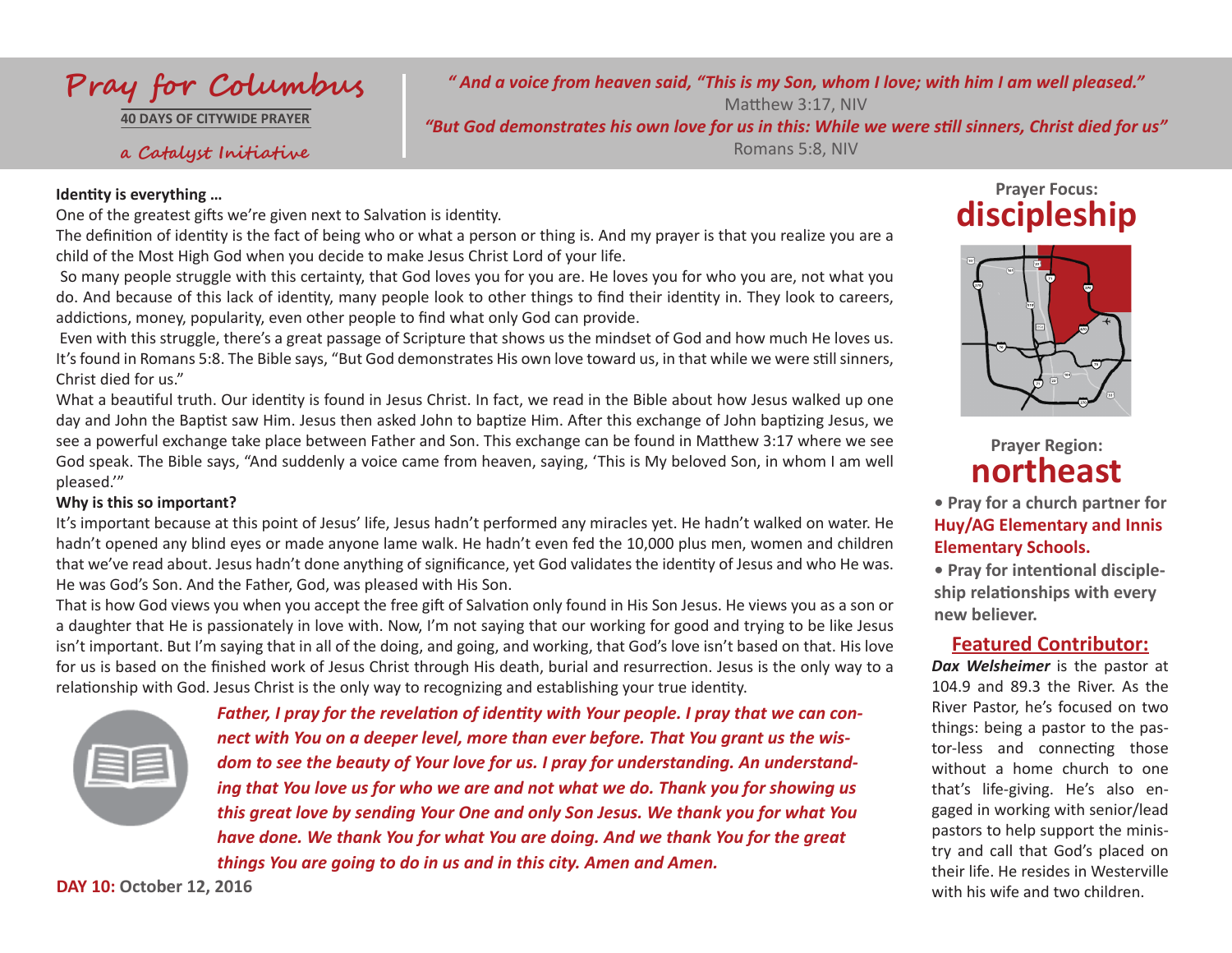

a Catalyst Initiative

*"Brothers and sisters, if someone is caught in a sin, you who live by the Spirit should restore that person gently...Carry each other's burdens, and in this way you will fulfill the law of Christ."* 

Galatians 6:1-2, NIV

## As a retired prison warden, I have witnessed countless men and women being released back to their communities with literally the clothes they were wearing and perhaps a small bag of hygiene necessities. Those sparse possessions and a nominal \$75.00 send-off is what they leave prison with to reenter the community and "stake their claim" in order to work the land as contributing members of society. This stark reality inspired the development of a reentry ministry called Kindway to work with incarcerated men and women before they are released from prison to better prepare them for a successful transition to community. Kindway is mobilizing the Body of Christ in central Ohio with the Body of Christ inside the Ohio Reformatory for Women and the Marion Correctional Institution.

Columbus offers good, rich soil for returning citizens to flourish. Throughout the city, with some digging, one finds ample opportunities to live out Galatians 6:1-2 as "the spiritual who should restore him gently" in the spirit of compassion. These are valued partnerships and friendships to Kindway as we connect our participants with these spiritual persons who indeed help to restore them gently.



*Father, help us understand compassion means that if I see my friend and my enemy in equal need, I shall help them both equally. Justice demands that we seek and find the stranger, the broken, the prisoner and comfort them and offer them our help.* (Based on a prayer written in the 13th Century by St. Mechtild of Magdeburg)

## **Prayer Focus: transformation**



**Prayer Region: northeast**

**• Pray for a church partner for Mifflin Middle School, North Linden Elementary and Northland High School.**

**• Pray for ex-offenders and ministries that serve them. • Pray for employers and land-**

**lords for ex-offenders.**

#### **Featured Contributor:**

*Chris Money* is the Executive Director of Kindway. Located in Westerville, Kindway operates EMBARK, a Christ-centered prison reentry ministry. Participants leave prison as restored citizens locating to Columbus. Staff and volunteers stand in the gap for participants to pave the way for a successful transition.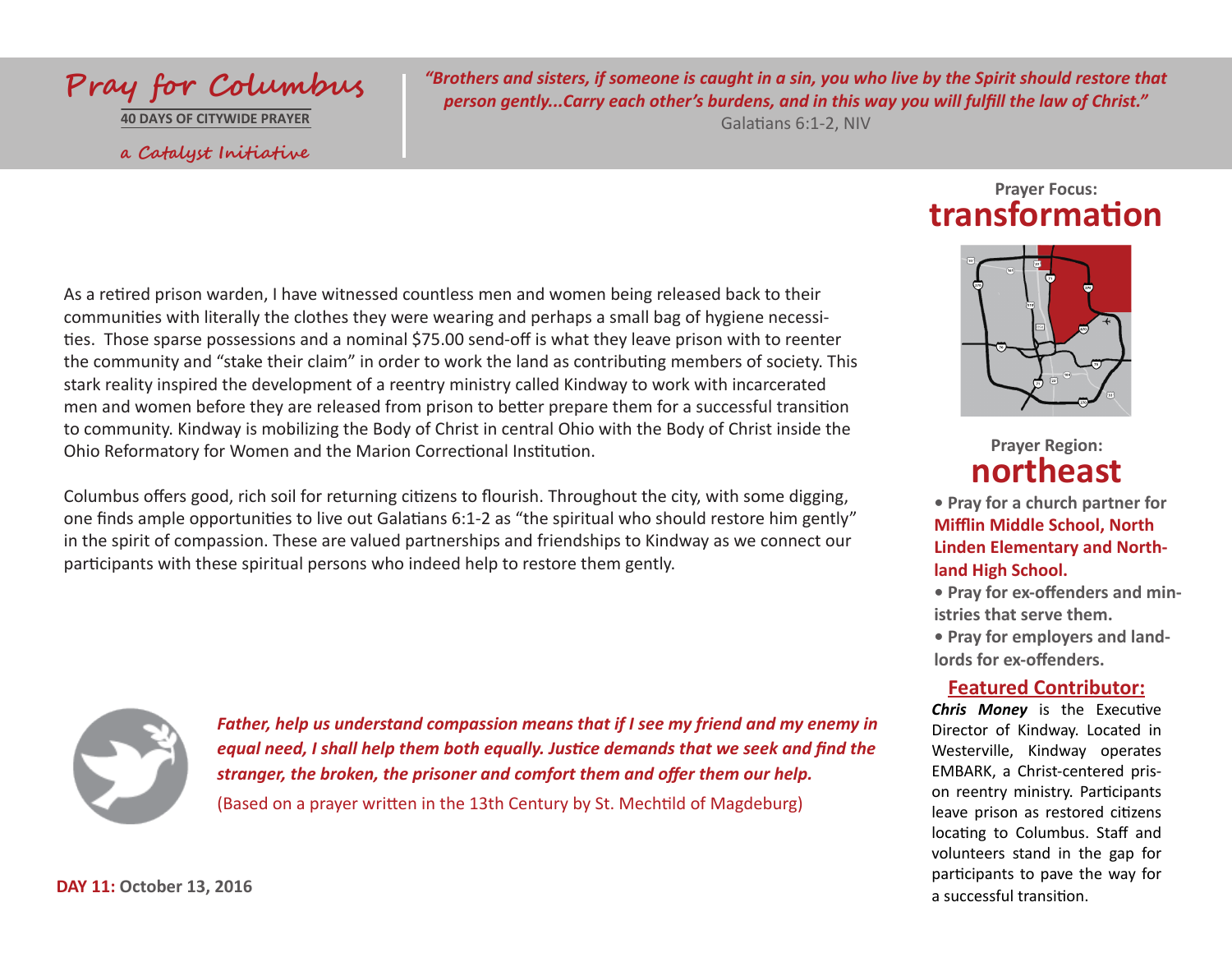

**40 DAYS OF CITYWIDE PRAYER** a Catalyst Initiative *"Therefore, I urge you, brothers and sisters, in view of God's mercy, to offer your bodies as a living sacrifice, holy and pleasing to God—this is your true and proper worship. Do not conform to the pattern of this world, but be transformed by the renewing of your mind. Then you will be able to*  **test and approve what God's will is—his good, pleasing and perfect will."** Romans 12:1-2, NIV

 In Romans 12:1, Paul urges us to offer ourselves as living sacrifice to God. As Paul, put it, in view of who God is, this is our reasonable response. This passage has always been a very powerful challenge for me. I often ask myself, "What does it mean to be a living sacrifice, holy and pleasing to God?"

One of the delightful things about Scripture is that if you keep reading it, often your questions are answered in remarkable ways. In verse 2, Paul challenges us to be transformed by the renewing of our minds. When this takes place, we are no longer conformed to the pattern of this world. That sounds like living sacrifice to me!

As you go throughout your day today, ask yourself this question, "Am I offering a living or dead sacrifice?" The thing about offering a living sacrifice is that it requires constant and persistent reliance on God and resistance of the world.

The reality is that worship, true and living worship, cost us something. It's called a sacrifice because we must give up our will and way, for the divine purpose of God. Anything we are unwilling to give up for God has become our God.

The powerful thing about this is as each of us begins to offer ourselves as living sacrifices, our families will be impacted, our churches will be blessed, our communities will be healthier and our world will be changed.



*Father, help me to walk today in your goodness and glory. I freely surrender my life as a living sacrifice to You, the only One who is able to save and keep me. May I continually transform my mind as I resist the temptation to be conformed to this world. I ask You to bless and keep me as only You can do. Amen.*

## **Prayer Focus: living sacrifice**



**Prayer Region: northeast**

**• Pray for church parners for South High School 7-12 and Columbus Spanish Immersion Academy.**

**• Pray to be a living sacrifice and to renew your mind.**

#### **Featured Contributor:**

*Noah Mitchell* is currently the Director of Maturity (Discipleship) at New Salem Missionary Baptist Church in Columbus, Ohio where his pastor is Dr. Keith A. Troy. Noah has spent over a decade in ministry and has extensive experience in the area of Christian Discipleship/education and Spiritual Growth. Noah received his undergraduate degree in 2005 and his graduate degree in ministry in 2007, both from John Brown University.

**DAY 12: October 14, 2016**